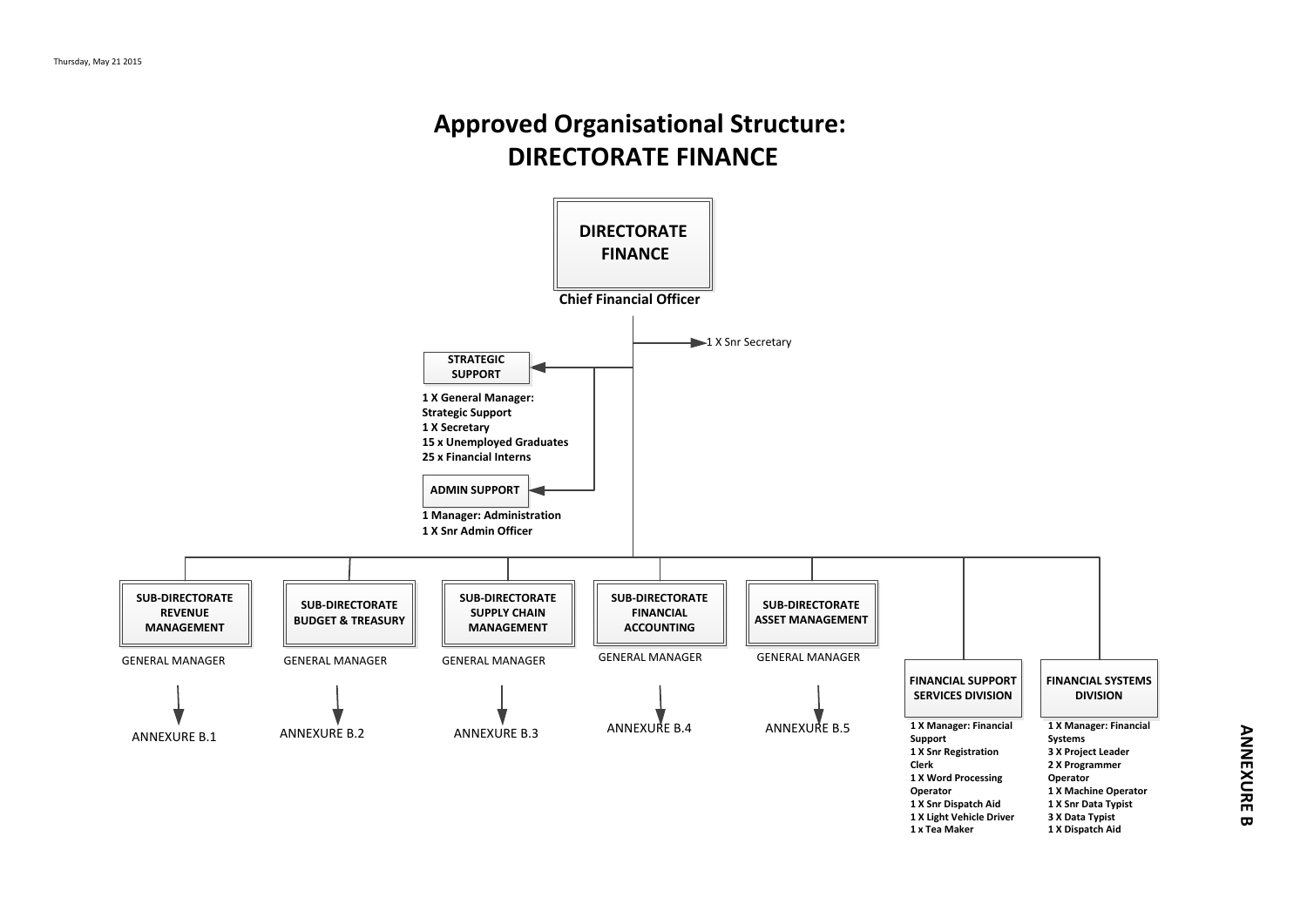#### **SUB-DIRECTORATE: REVENUE MANAGEMENT**

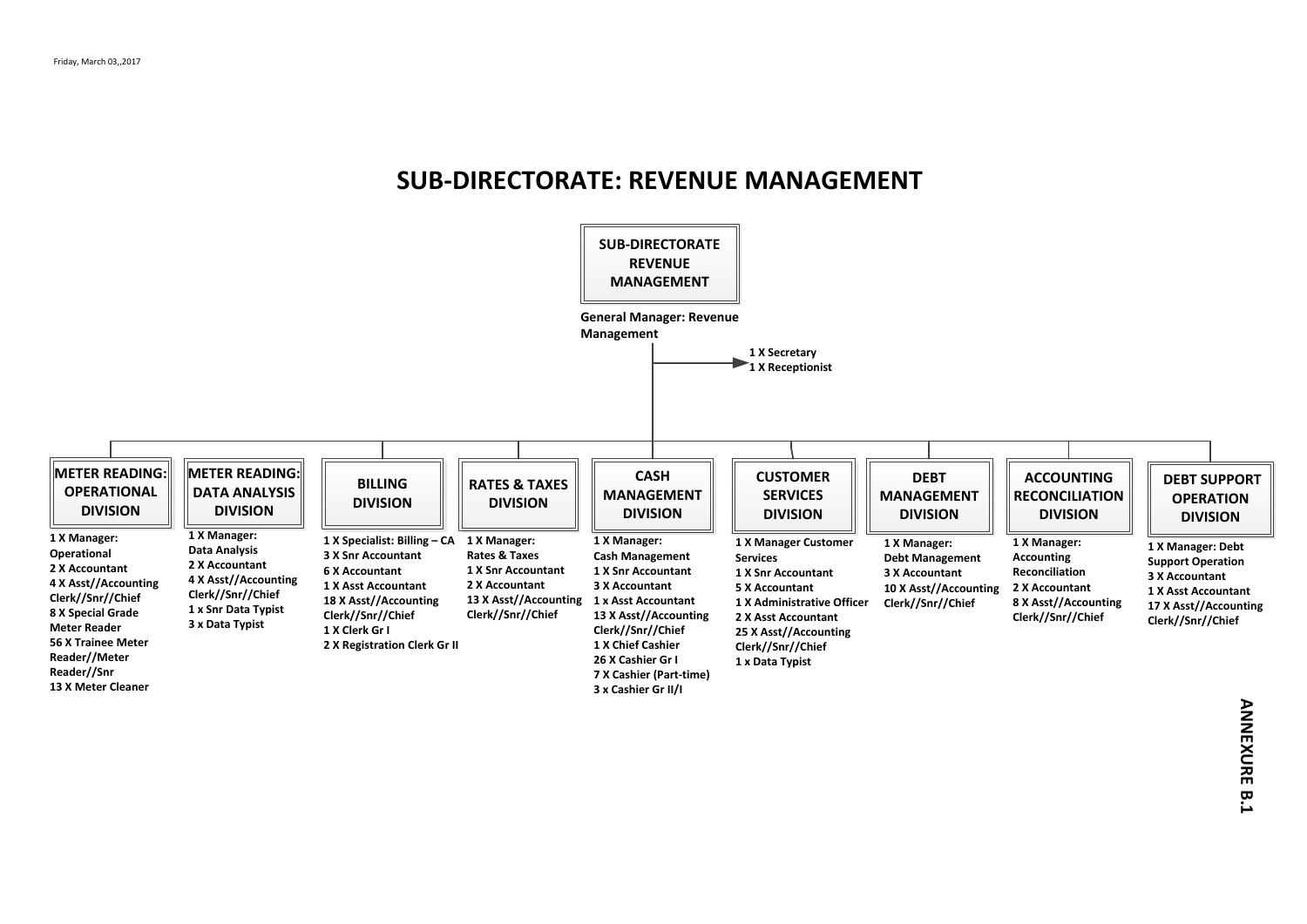### **SUB-DIRECTORATE: BUDGET & TREASURY**

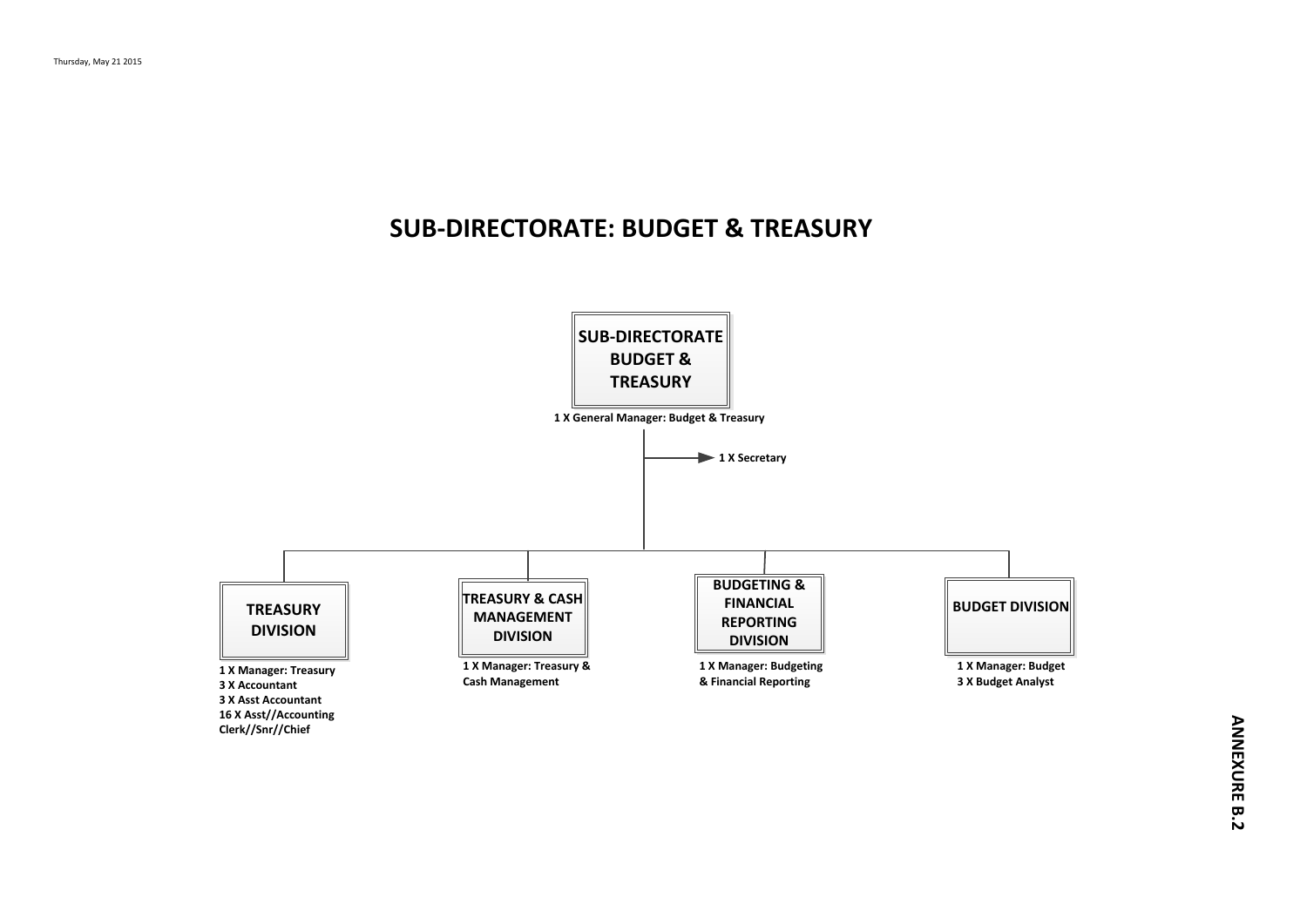# **SUB-DIRECTORATE SUPPLY CHAIN**

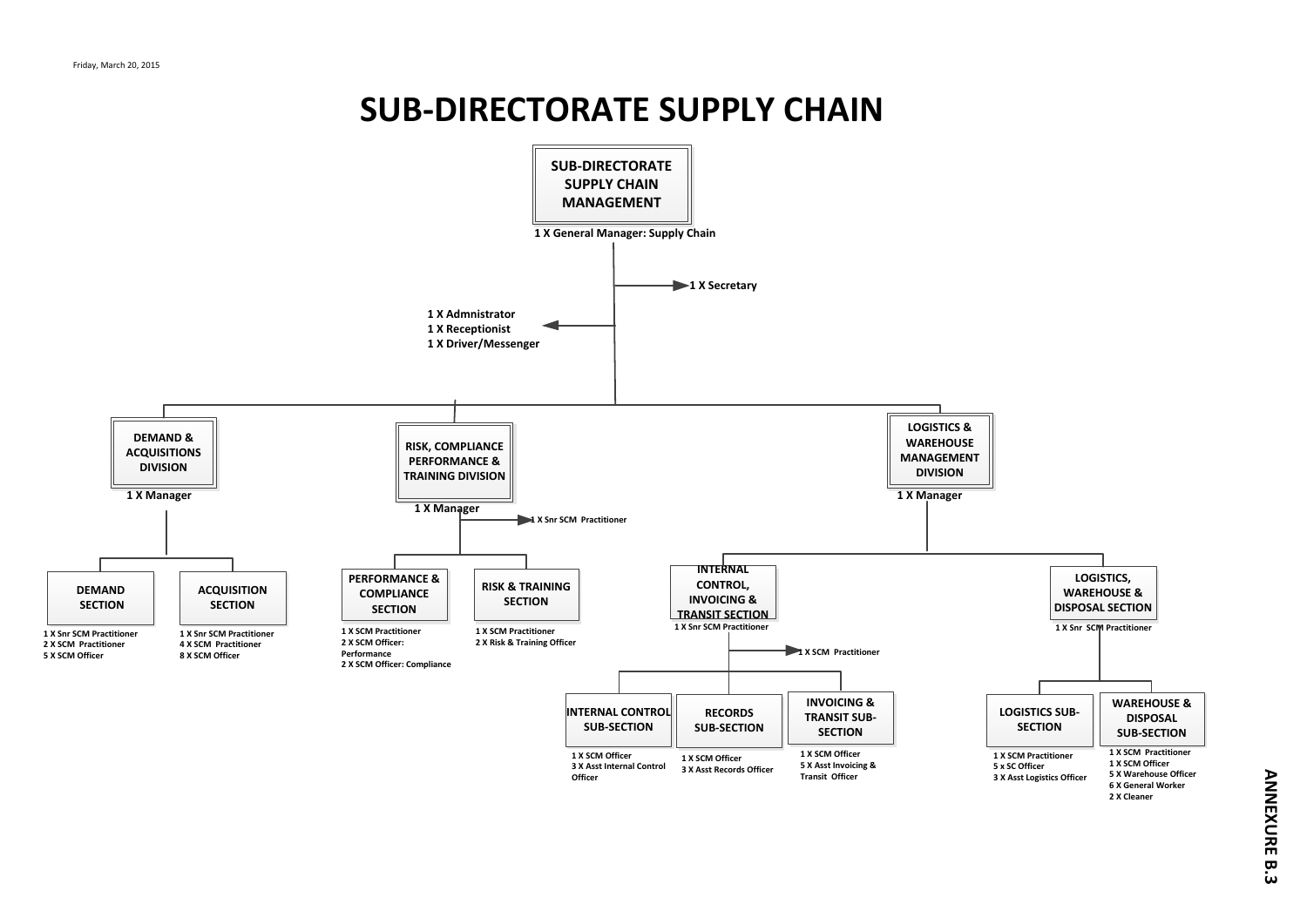### **SUB-DIRECTORATE FINANCIAL ACCOUNTING & REPORTING**